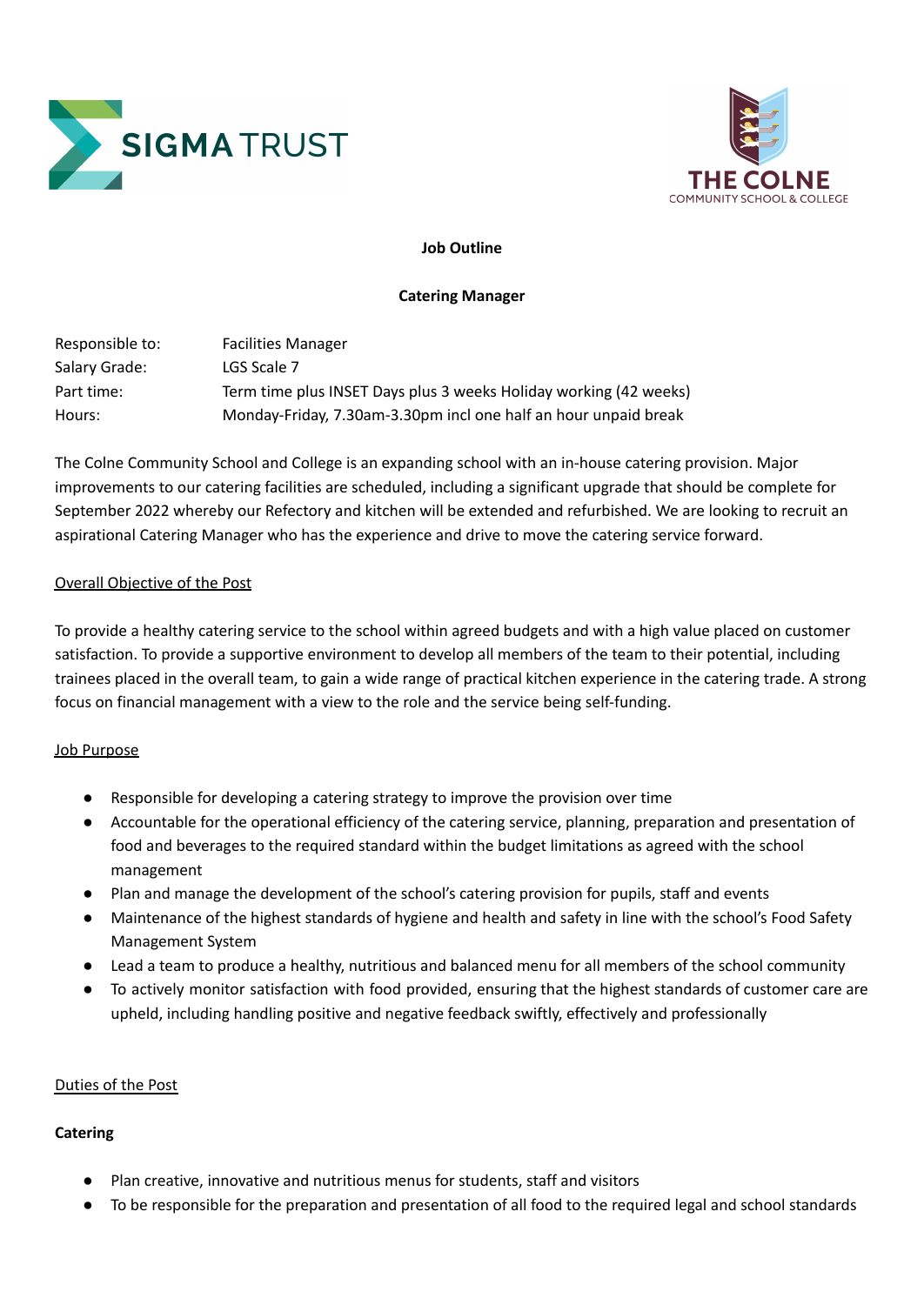- Ensure that portion control is observed consistently
- To ensure that methods of preparation and presentation comply with all current recognised legal and catering standards, including those for schools
- To order raw materials and supplies, check deliveries and ensure all raw and cooked and allergenic food is stored correctly
- To ensure all catering staff carry out the preparation of all meals to the recipe specifications and nutritional guidelines
- To ensure all staff adhere to the portion standard yields as stated within the recipe specification and required by the school
- To ensure the prompt service of all meals at required times in the school day, as required by the Headteacher
- To implement local promotions/theme days, as required
- To ensure that all catering activities are carried out in line with the pre-agreed school budget
- To ensure any comments regarding the catering operation, positive or otherwise, are noted and acted upon appropriately
- To plan, implement and review a cycle of menus to be revised at regular intervals
- To be responsible for stock control and rotation of stock
- To occasionally organise special functions, which may be outside of normal working hours
- To make provision for catering services and catering supplies that will be required throughout the school and charge to relevant cost centres

## **Financial Management**

- To ensure that all aspects of the school's Finance Regulations are followed throughout the catering operation
- To develop a Strategic and Operational Plan for the catering provision
- To have in place procedures to monitor progress against the Strategic and Operational Plan
- To oversee the cashless catering system
- To prepare daily, weekly and monthly trading records highlighting significant variances to the Operational Plans
- To ensure that the full potential of the catering operation is maximised and achieved in terms of turnover, profitability, quality of food and value for money for staff and students

## **Team Leadership**

- Provide leadership, supervision and support to employees and trainees, including allocation of duties, work rotas
- Provide training as required to develop the team to their potential, and coach trainees to develop their skills
- To recruit and induct all new members of the catering staff
- To monitor staff performance, providing training and development as necessary
- To be responsible for the Performance Management of the catering staff
- To be involved in the discipline of staff in accordance with the school procedure, as required
- To hold regular team meetings/briefings with all catering staff and liaise with senior school managers, as required
- To be responsible for the immediate reporting of staff absences

## **Health and Safety**

- Control of hygiene and health and safety
- Ensure that equipment is maintained and faults reported